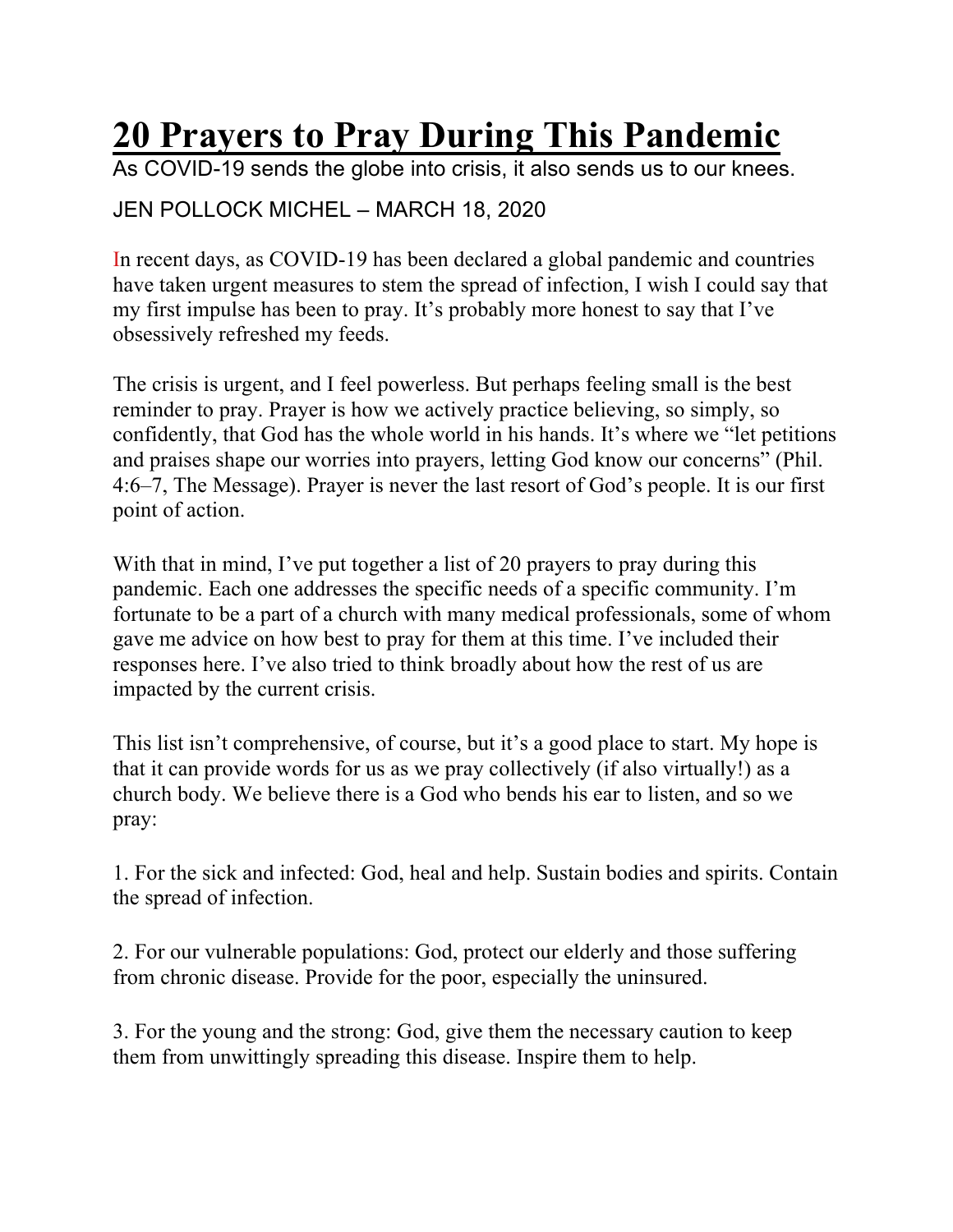4. For our local, state, and federal governments: God, help our elected officials as they allocate the necessary resources for combatting this pandemic. Help them to provide more tests.

5. For our scientific community, leading the charge to understand the disease and communicate its gravity: God, give them knowledge, wisdom, and a persuasive voice.

6. For the media, committed to providing up-to-date information: God, help them to communicate with appropriate seriousness without causing panic.

7. For consumers of media, looking to be well-informed: God, help us find the most helpful local information to equip us to be good neighbors. Keep us from anxiety and panic, and enable us to implement the recommended strategies, even at a cost to ourselves.

8. For those with mental health challenges who feel isolated, anxious, and helpless: God, provide them every necessary support.

9. For the homeless, unable to practice the protocols of social distancing in the shelter system: Protect them from disease, and provide isolation shelters in every city.

10. For international travelers stuck in foreign countries: God, help them return home safely and quickly.

11. For Christian missionaries throughout the world, especially in areas with high rates of infection: God, provide them with words of hope, and equip them to love and serve those around them.

12. For workers in a variety of industries facing layoffs and financial hardship: God, keep them from panic, and inspire your church to generously support them.

13. For families with young children at home for the foreseeable future: God, help mothers and fathers to partner together creatively for the care and flourishing of their children. For single mothers and fathers, grow their networks of support.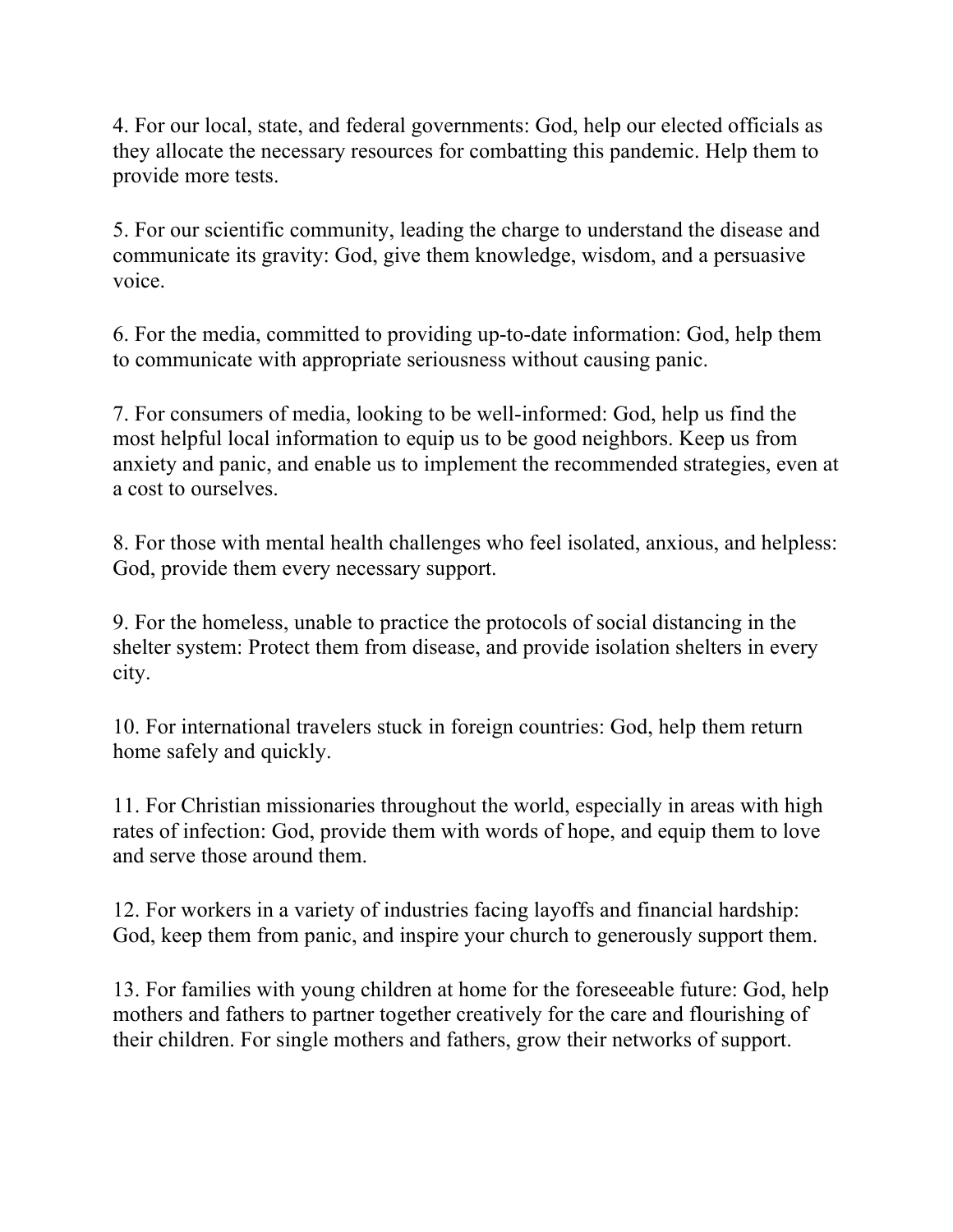14. For parents who cannot stay home from work but must find care for their children: God, present them with creative solutions.

15. For those in need of regular therapies and treatments that must now be postponed: God, help them to stay patient and positive.

16. For business leaders making difficult decisions that affect the lives of their employees: God, give these women and men wisdom, and help them to lead selfsacrificially.

17. For pastors and church leaders faced with the challenges of social distancing: God, help them to creatively imagine how to pastor their congregants and love their cities well.

18. For college and university students, whose courses of study are changing, whose placements are canceled, whose graduation is uncertain: God, show them that while life is uncertain, their trust is in you.

19. For Christians in every neighborhood, community, and city: May your Holy Spirit inspire us to pray, to give, to love, to serve, and to proclaim the gospel, that the name of Jesus Christ might be glorified around the world.

20. For frontline health care workers, we thank you for their vocational call to serve us. We also pray:

- O God, keep them safe and healthy. Keep their families safe and healthy.
- O Lord, help them to be knowledgeable about the diagnosis and treatment of this disease, as well as the changing protocols.
- Heavenly Father, help them to stay clear-minded in the midst of the surrounding panic.
- God Most High, deliver them from anxiety for their own loved ones (aging parents, children, spouses, roommates).
- O Lord, our Lord, give them compassion for every patient in their care.
- Father God, provide for them financially, especially if they fall ill and are unable to work.
- Sovereign Lord, help Christians in health care to exhibit extraordinary peace, so that many would ask about the reason for their hope. Give them opportunities to proclaim the gospel. God, we trust that you are good and do good. Teach us to be your faithful people in this time of global crisis. Help us to follow in the footsteps of our faithful shepherd, Jesus, who laid down his life for the sake of love. Glorify his name as you equip us with everything needed for doing your will. In the name of Jesus we pray; Amen.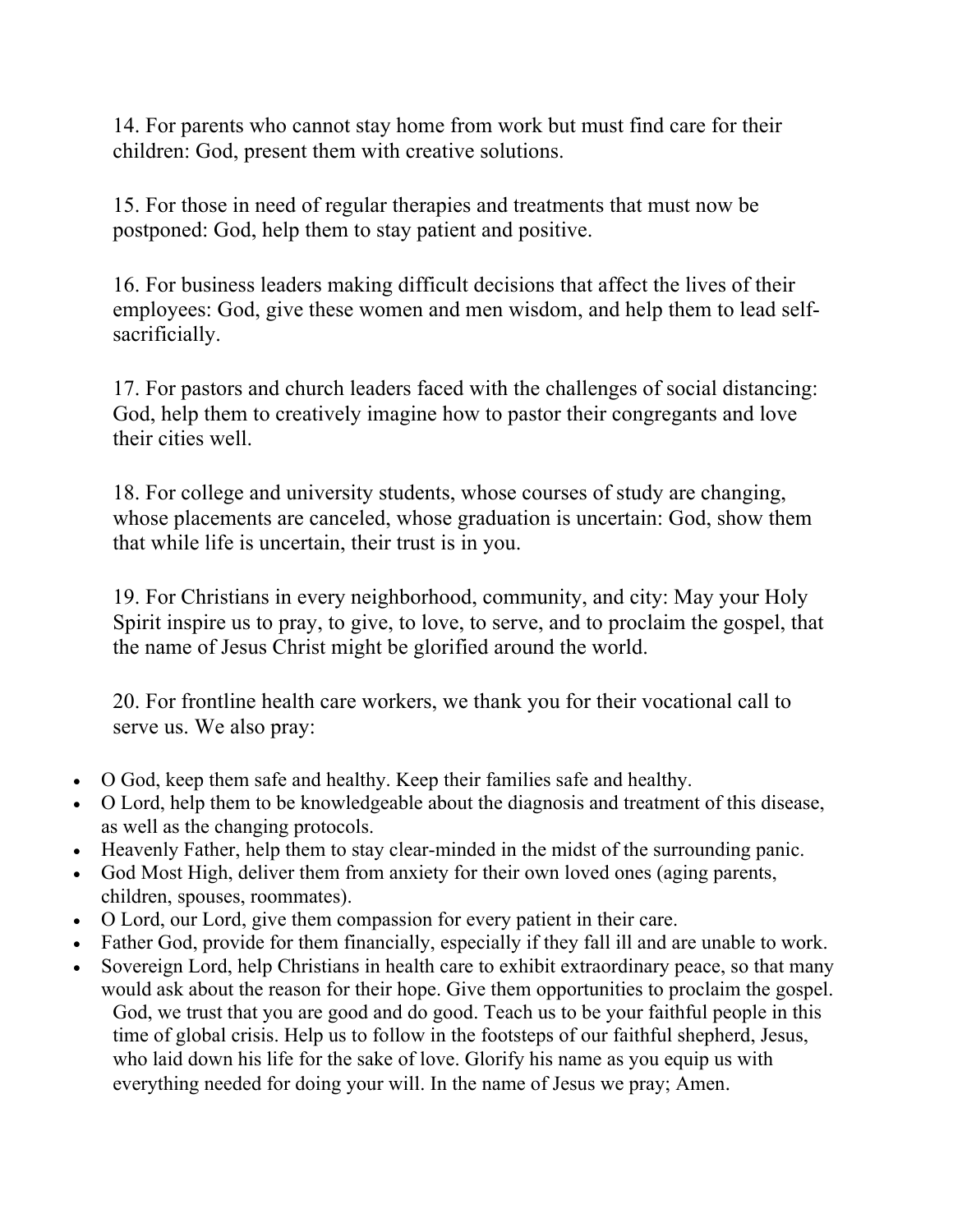## **20 More Prayers to Pray As We Approach the Pandemic's Peak**

Petitioning God is still the most powerful way to respond in crisis.

## **JEN POLLOCK MICHEL – APRIL 15, 2020**

Last week, paramedics came for my elderly neighbor across the street as my kids and I watched helplessly from our front window. They donned masks and tied each others' long blue gowns closed. "Why is the fire truck here, too?" my son asked. "I think it always comes when an ambulance is called," I said, trying to be useful when in fact I felt useless.

With more than half the world under stay-at-home orders, many of us are experiencing this feeling of helplessness in the face of other people's suffering. Under normal conditions, there would be meals to make and hospital visits to pay. But these are not normal days.

And yet, we are not powerless. Not even close. One of the most effective things we can do for our neighbors the world over is to get down on our knees and reach out to God, the source of help itself.

I wrote "20 Prayers to Pray During This Pandemic" to remind us that God is who he says he is: "See now that I myself am he! There is no god besides me" (Deut. 32:39).

In the weeks since the publication of that piece, hundreds of thousands of people around the globe have been reading, praying (presumably), and also sharing those prayers—in seven languages. The numbers—encompassing more than 100 countries—pay tribute to how the church is coming together in crisis.

As we continue to join hands from a distance, here are 20 more prayers for our neighbors everywhere: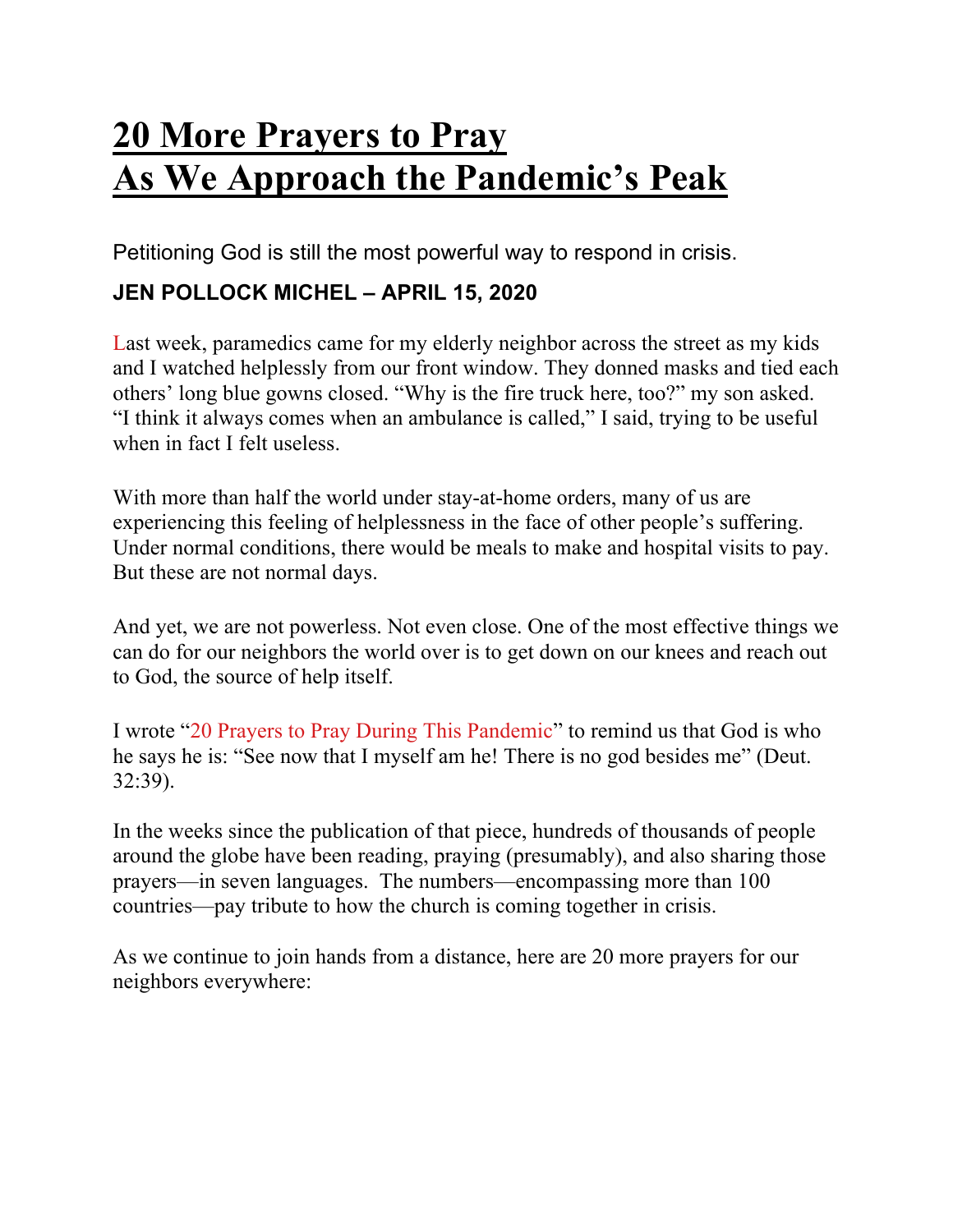1. For the church, struggling with faith in the midst of global suffering: God, we believe in your willingness to heal and your power to do so. Help our unbelief.

2. For those who have turned to faith in Jesus for the very first time during this pandemic: God, help our new brothers and sisters grow in the grace and knowledge of our Savior.

3. For those who don't know Jesus yet but find their hearts stirred by spiritual curiosities and eternal longings: God, in your kindness, lead many to repentance and obedient faith in your Son.

4. For first responders and frontline health care workers, especially in epicenters of infection: God, reinforce their ranks and strengthen them with supernatural energy.

5. For companies with the ability (and the mandate) to manufacture much-needed protective equipment for our frontline health care workers: God, establish the work of their hands.

6. For transit workers, police officers, and other public servants working tirelessly, often without adequate protection: God, give them stamina every day and keep them from falling ill.

7. For nursing homes, rehabilitation centers, and other long-term care facilities: God, encourage the lonely residents and strengthen the staff members who help them. Prevent further spread of infection, and comfort families who can no longer visit their loved ones.

8. For the incarcerated, who are particularly vulnerable to the spread of this virus: God, give wisdom to prison officials. Protect inmates and staff from both violence and illness. Deliver them all from fear.

9. For women and children in abusive situations: God, restrain those who commit harm. Provide protection and rescue for victims and comfort them in their vulnerability.

10. For countries in the developing world: God, contain the spread of infection in our world's most densely populated and poorest cities. Spare countries already burdened with disease and chronic poor health.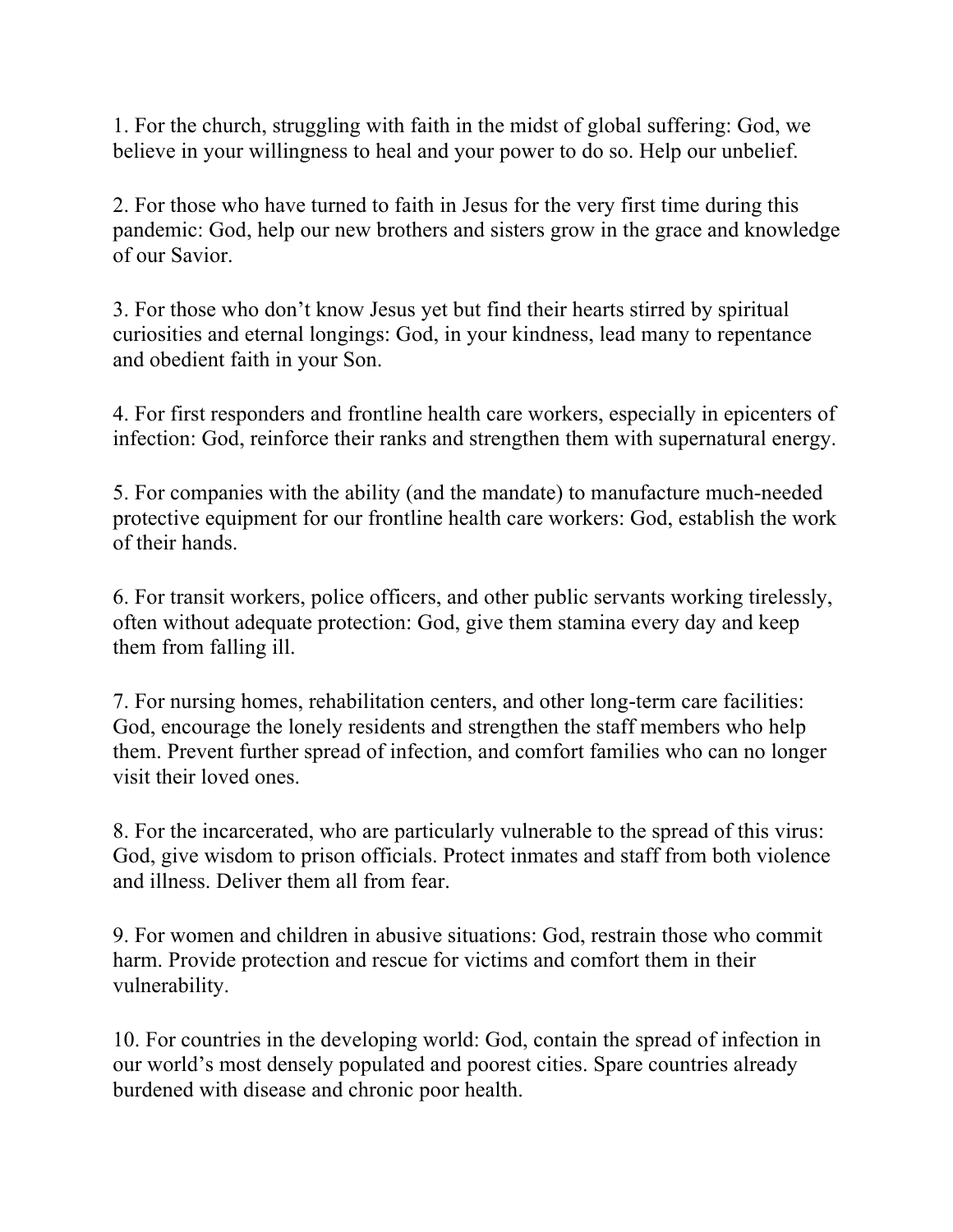11. For Asian Americans in the United States, Africans in China, and other people all over the world subjected to COVID-related racism: God, confront this evil with your swift justice, and deliver our brothers and sisters from cruelty.

12. For everyone anxious about the economic future—how they'll pay for housing, food, and essential medicines: God, connect them to sources of help through the church, the government, and the community. Enable them to look toward you for provision.

13. For small churches without cash reserves: God, keep their doors open, and urge your people to give generously.

14. For educators, forced to adapt curricula to online learning, and for students, forced to exercise more autonomy: God, make homes a place of curiosity, inquiry, and study. Give special help to children without regular access to the internet and other digital tools.

15. For those disappointed by the cancellation of milestone celebrations like graduations, weddings, or baby showers: God, comfort them in their disappointments, and make it possible for them to gather again with friends and family.

16. For expectant mothers, who face the prospect of labor and delivery without the support team they'd planned for: God, deliver them from fear, and fill them with joy as they witness new life.

17. For women facing unexpected pregnancy in this time of economic crisis: God, help them to find the practical and emotional support they need to keep them from seeking abortions.

18. For churches, parachurch ministries, and other Christian organizations doing online evangelism and discipleship: God, bless our imperfect digital efforts and continue to advance the kingdom of Jesus through your people.

19. For those dying alone in hospitals and for their loved ones: God, draw near to them and, by your mercy, let them encounter Christ, the friend who never leaves and never forsakes.